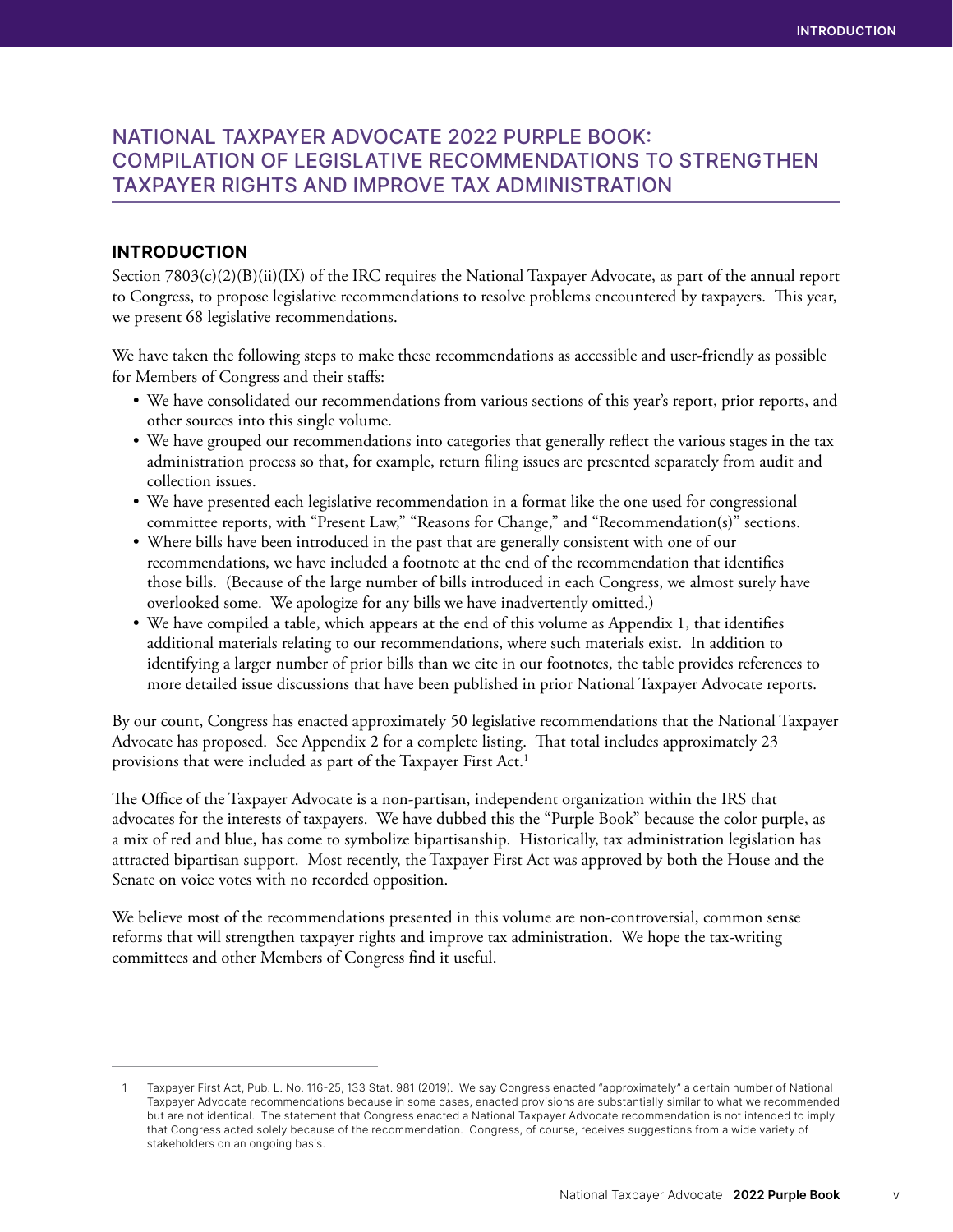We highlight these ten legislative recommendations for particular attention, in no particular order:

- **Revamp the IRS Budget Structure and Provide Sufficient Funding to Improve the Taxpayer Experience and Modernize the IRS's Information Technology Systems**. Since FY 2010, the IRS budget has been reduced by nearly 20 percent after adjusting for inflation. Largely as a result of these budget reductions, the IRS cannot provide top quality service or enforce the law with fairness to all. For example, the IRS finished the 2021 filing season with a backlog of 35.3 million returns that required manual processing. When taxpayers called the IRS for assistance, only about 11 percent reached a CSR, with hold times for taxpayers who got through averaging about 23 minutes. In addition, the IRS's IT systems desperately need upgrades. In FY 2021, the IRS collected about \$4.1 trillion on a budget of about \$11.9 billion, producing a remarkable average return on investment of about 345:1. Additional funding for the IRS would not only improve taxpayer service but would almost surely increase revenue collection.
- **Amend the Lookback Period for Allowing Tax Credits or Refunds Under IRC § 6511(b)(2)(A) to Include the Period of Any Postponement of Time for Filing a Return Under IRC § 7508A.** Taxes withheld from wages and estimated tax payments are generally deemed paid on the tax return filing deadline of April 15. To be timely, a taxpayer's claim for credit or refund generally must be filed within three years from the date the return was filed or two years from the date the tax was paid, whichever period is longer. If the taxpayer files a refund claim within three years from the date the return was filed, the taxpayer can only get a credit or refund of excess amounts paid within the preceding three years, plus six months (*i.e.*, the lookback period) if the taxpayer obtained a six-month extension for filing the original return. However, a taxpayer who filed pursuant to a "postponement" granted by the IRS because of a federally declared disaster will not recover excess amounts paid within the period of postponement.

Because of the pandemic, the IRS postponed the tax return filing deadline to July 17 in 2020 and to May 17 in 2021. These postponements of the filing deadline limit the amounts that taxpayers can recover in a way that was not intended and that will cause some taxpayers to lose the ability to recover overpayments. For example, a taxpayer who filed her 2019 return by the postponed filing deadline of July 15, 2020, might reasonably believe she would be eligible for a refund if she files a claim before July 15, 2023. However, if her taxes (withholding payments) are deemed paid on April 15, 2020, any claim for credit or refund filed after April 15, 2023, would be disallowed by the IRS. This is a trap for the unwary. We recommend Congress extend the lookback period when the filing deadline is postponed by the IRS due to a disaster declaration to three years *plus the period of the postponement*.

• **Authorize the IRS to Establish Minimum Competency Standards for Federal Tax Return Preparers.**  The IRS receives over 160 million individual income tax returns each year, and paid tax return preparers prepare the majority of these returns. Both taxpayers and the tax system depend heavily on the ability of preparers to prepare accurate tax returns. Yet numerous studies have found that non-credentialed tax return preparers routinely prepare inaccurate returns, which harms taxpayers and tax administration. To protect the public, federal and state laws generally require lawyers, doctors, securities dealers, financial planners, actuaries, appraisers, contractors, motor vehicle operators, and even barbers and beauticians to obtain licenses or certifications and, in most cases, to pass competency tests. Taxpayers and the tax system would benefit from requiring tax return preparers to pass minimum competency tests.

The IRS sought to implement minimum standards beginning in 2011, including passing a basic competency test, but a U.S. Court of Appeals affirmed a U.S. district court opinion that held the IRS lacked the authority to impose preparer standards without statutory authorization. The plan the IRS rolled out in 2011 was developed after extensive consultation with stakeholders and was supported by almost all such stakeholders. We recommend Congress authorize the IRS to reinstitute minimum competency standards.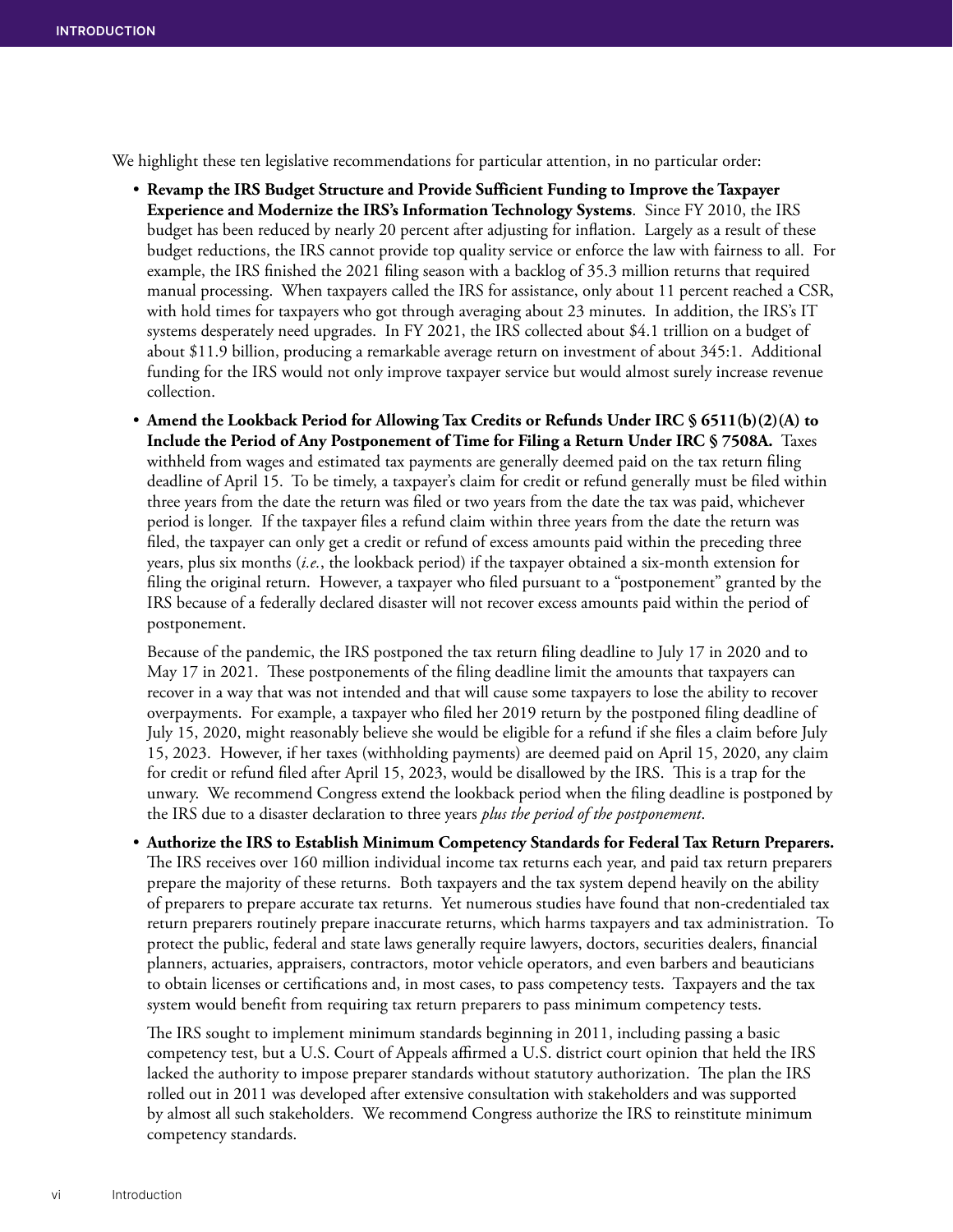- **Expand the Tax Court's Jurisdiction to Hear Refund Cases and Assessable Penalties.** Under current law, taxpayers who owe tax and wish to litigate a dispute with the IRS must go to the U.S. Tax Court, while taxpayers who have paid their tax and are seeking a refund must file suit in a U.S. district court or the U.S. Court of Federal Claims. Although this dichotomy between deficiency cases and refund cases has existed for decades, we recommend Congress give all taxpayers the option to litigate their tax disputes in the U.S. Tax Court. Due to the tax expertise of its judges, the Tax Court is often better equipped to consider tax controversies than other courts. It is also more accessible to less knowledgeable and unrepresented taxpayers than other courts because it uses informal procedures, particularly in certain disputes that do not exceed \$50,000 for one tax year or period.
- **Restructure the Earned Income Tax Credit (EITC) to Make It Simpler for Taxpayers and Reduce the Improper Payments Rate.** TAS has long advocated for dividing the EITC into two credits: (i) a refundable worker credit based on each individual worker's earned income, despite the presence of a qualifying child, and (ii) a refundable child credit. For wage earners, claims for the worker credit could be verified with nearly 100 percent accuracy by matching claims on tax returns against Forms W-2, reducing the improper payments rate on those claims to nearly zero. The portion of the EITC that varies based on family size would be combined with a child credit into a larger family credit. The National Taxpayer Advocate published a report making this recommendation in 2019, and we continue to advocate for it.
- **Expand the Protection of Taxpayer Rights by Strengthening the Low Income Taxpayer Clinic (LITC) Program.** The LITC program effectively assists low-income taxpayers and taxpayers who speak English as a second language.When the LITC grant program was established as part of the IRS Restructuring and Reform Act of 1998, IRC § 7526 limited annual grants to no more than \$100,000 per clinic. The law also imposed a 100 percent matching requirement. A clinic cannot receive more in LITC grant funds than it is able to match**.** The nature and scope of the LITC program has evolved considerably since 1998, and those requirements are preventing the program from providing high quality assistance to the largest possible universe of eligible taxpayers. We recommend that Congress remove the per-clinic cap and allow the IRS to reduce the match requirement to 50 percent if doing so would provide coverage for additional taxpayers.
- **Clarify That Supervisory Approval Is Required Under IRC § 6751(b) Before Proposing Penalties.**  IRC § 6751(b)(1) states: "No penalty under this title shall be assessed unless the initial determination of such assessment is personally approved (in writing) by the immediate supervisor of the individual making such determination.…" At first, it seems a requirement that an "initial determination" be approved by a supervisor would mean the approval must occur before the penalty is proposed. However, the timing of this requirement has been the subject of considerable litigation, with some courts holding that the supervisor's approval might be timely even if provided after a case has gone through the IRS Independent Office of Appeals and is in litigation. Very few taxpayers choose to litigate their tax disputes. Therefore, to effectuate Congress's intent that the IRS not penalize taxpayers in certain circumstances without supervisory approval, the approval must be required earlier in the process. We recommend that Congress amend IRC  $\frac{1}{2}$  6751(b)(1) to require that written supervisory approval be provided *before* the IRS sends a written communication to the taxpayer proposing a penalty.
- **Require That Math Error Notices Describe the Reason(s) for the Adjustment With Specificity, Inform Taxpayers They May Request Abatement Within 60 Days, and Be Mailed by Certified or Registered Mail.** Under IRC § 6213(b), the IRS may make a summary assessment of tax arising from a mathematical or clerical error, as defined in IRC  $\S$  6213(g). When the IRS does so, IRC  $\S$  6213(b)(1) requires that it send the taxpayer a notice describing "the error alleged and an explanation thereof." By law, the taxpayer has 60 days from the date of the notice to request that the summary assessment be abated. Many taxpayers do not understand that failing to respond to an IRS math error notice